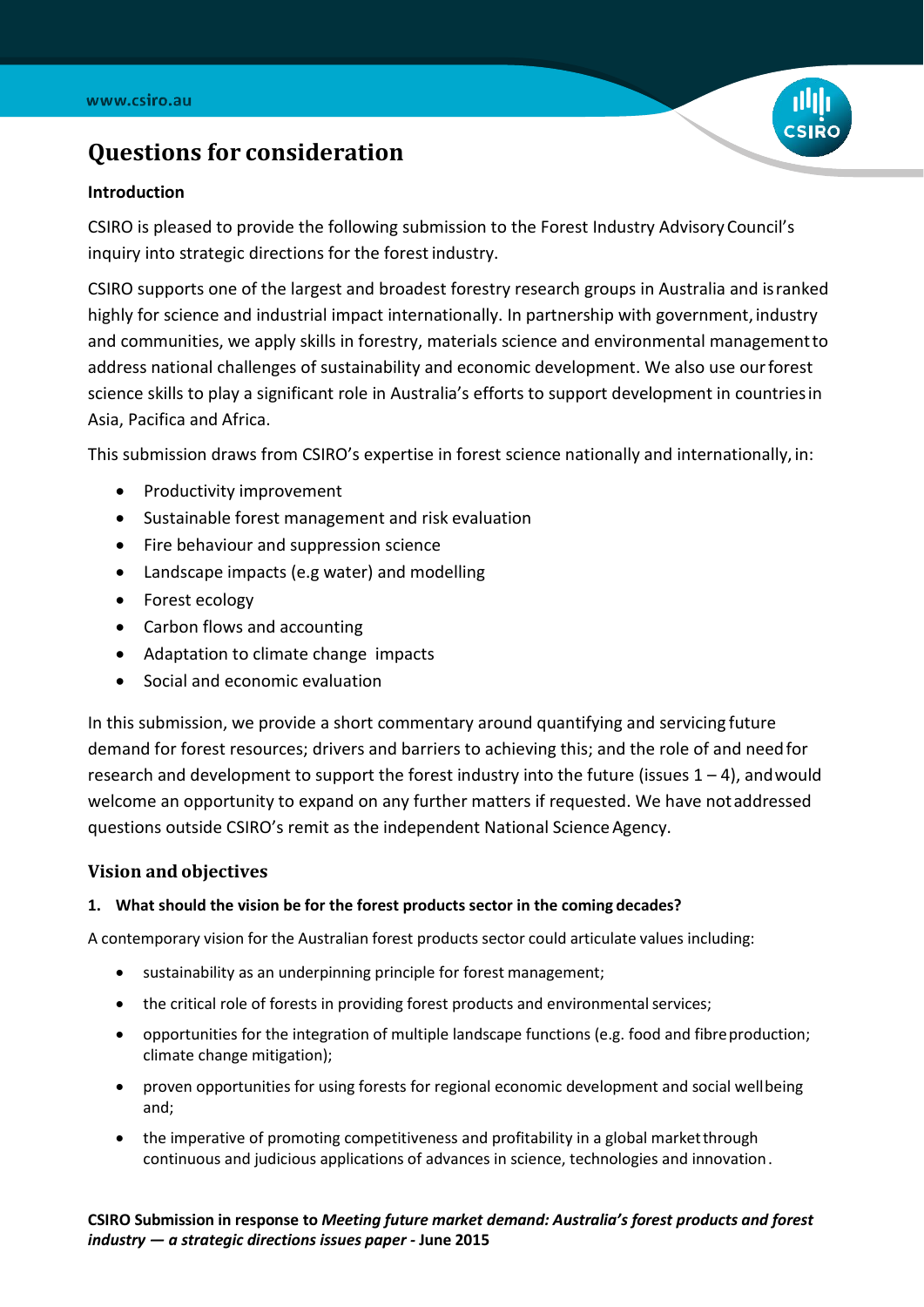2. What specific objectives should underpin this vision?

Nil response

### **Issue 1: Market trends and pressures**

3. What forest products does Australia have a local and/or international competitive advantagein producing?

#### **4. What is the potential demand for forest products in the coming decades?**

Wood is renewable, recyclable and has a low carbon footprint. It can be grown inenvironmentally sustainable ways in managed forests. Thus it offers unique opportunities to mitigate greenhousegas emission and underpin regional economic growth. Yet these values are often poorly articulated bythe industry. Clearly establishing and communicating these links could contribute to increasing demandfor forest products in Australia.

There is evidence that wood production, processing and marketing can help to alleviate poverty inrural areas in several developing countries (e.g. Bhaskar et. al. 2015). These nations also are aiming toincrease per capita wood consumption. The scope is enormous for substantial increases in wood use (especially high quality new engineered wood products) for housing construction in countries such as India, Chinaand emerging nations of Africa. Australia has large scale and expanding trade engagement with these and other countries, providing a vehicle to promote demand for Australia's woodproducts.

#### **5. How can Australia best position itself for this demand, both nationally andinternationally?**

The last decade has been difficult for the Australian forestry sector, with many ownership changesand investment models, and some failures which adversely affected community perceptions and trust (Semple 2013). It could benefit the sector to move forward, refocus and embrace emerging opportunities at home and in the fast growing economies of the Asia-Pacific region. CSIRO suggests issues to consider include:

*Re-focus on resource supply, resource security and efficiency*. Growth in forest products places pressure on the forest sector to produce more from the current forest estate, despite increasing challenges from climate variability and change, and ongoing issues of maintaining long-term productivity. Ensuring resourcesupply and security is critical to meet increasing demand, and we are concerned that the sector may not bewell prepared to address these challenges.

*Build community support and confidence.* Dialogue with the community about the environmental and societal values of wood products, and seeking to accommodate a range of values in its activities could assist the sector to establish a social licence to operate. Science can inform this dialogue through, forexample, exploration of opportunities and impacts of different decisions such as intensification of management,land use change or the flow-ons from policy and regulatory change.

*Research and development have a critical role to play*. All the nations which are now in the forefront ofthe forestry and forest products sector ( e.g. Chile, Finland, New Zealand) invest much more than Australiain forestry research and development, with a shift to low-risk short term applied research and development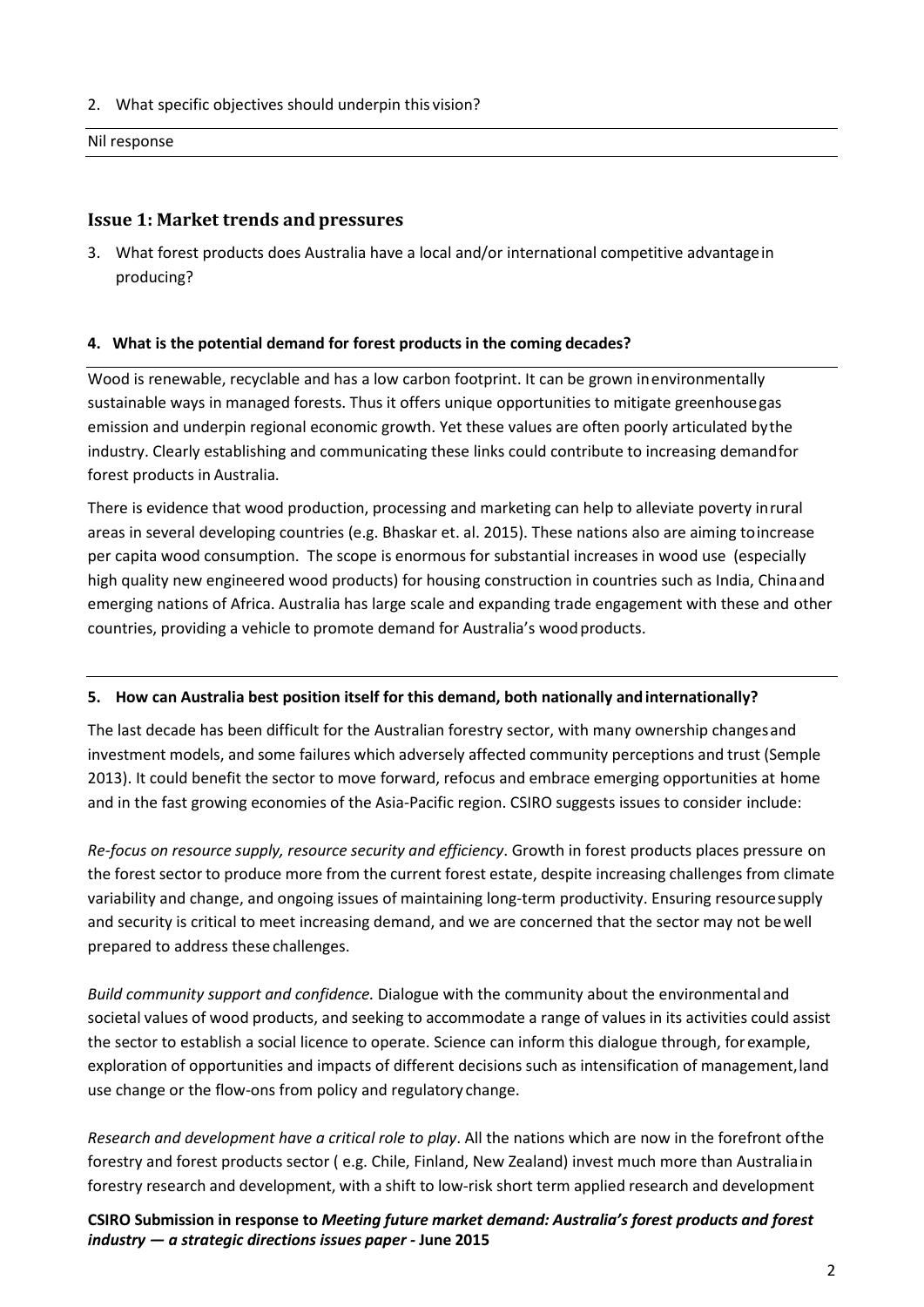rather than projects with potentially wider benefits but higher risk (Turner and Lambert 2011). Australian industry expenditure in business R&D declined from 1.6% to 0.8% of total business expenditurebetween 2005 – 2008 (Kile et al. 2014). Research and development could be front and centre for theAustralian industry, creating opportunities for innovation and providing support for the development of newand emerging products, as well as ongoing support for management and expansion of the forestry estate ina sustainable way. An important role for R&D is to provide examples and scenarios to support aninformed debate with society about the implications and consequences of changes and expansion of theforest industry.

#### **What are the other drivers or disruptions that will potentially affect supply and/or demand?**

*Global population growth is driving demand for food and wood products.* All indications are that theglobal population will continue to increase and in many parts of the world feeding that population will remaina political priority. Investment in increasing resource use efficiency, could achieve high production perunit area in a potentially shrinking land base. While it is certain that Australian and global populationwill increase in the following decades, no such certainties can be assumed for the rate of economic growth. This can be disruptive for a sector which needs to attract long terminvestment.

*Maintaining a social licence to operate*. The relatively low contribution of forestry to GDP (0.5%,ABARES 2014), the highly urbanised nature of our population (90% of Australians live in urban centres, ABS2013), and real or perceived environmental impacts of forestry activities, may adversely affect the area over which forestry is accepted by the broader community. Additional community concerns about pollutionhave already galvanised strong community action against the development of processing plants, for example. Science cannot solve these problems, but can provide an independent assessment of impacts andtradeoffs that can be used within the decision making process. For this to be credible, forestry science needsto be aligned to the broader public interest and not beholden to vested interests. .

*Biophysical disruptions may have significant impacts on supply of wood and forest products.* For example:

- *Climate variability* and change *will likely affect tree survival, productivity and the range and qualityof wood products.* A recent analysis suggests that climate variability is likely to disrupt Australia's plantation forests through (1) rendering some areas of the current estate unsuitable forplantations because of the high probability of failure due to drought and high temperatures, meaning thecurrent plantation estate is likely to contract; (2) reducing growth of other parts of the estate sothat management adaptation may be required; and (3) increasing wood density associated with adrying environment (Pinkard et al. 2014). Much of Australia's resource already sits at the high end of densities acceptable for engineered wood products, so such changes may affect supply forsome products.
- *Pests can impart major damage to our forests.* Pest outbreaks globally have caused majordisruptions to native and planted forests. Historically in Australia, pests have reduced survival and productionin the softwood estate, for example, Sirex wood wasp and Monterey pine beetle. Attempts toexpand the eucalypt plantation estate into southern Queensland were largely abandoned due to difficultiesin controlling pest outbreaks. While most pests can be managed to some degree and oftenquite successfully through control programs, such programs are expensive to administer, and theeconomic justification requires an effective monitoring program and ongoing research anddevelopment.
- *Increasing fire frequency will affect resource security and operational windows.* Large, devastating fires have become an increasing phenomenon in Australia over the past decade, withsignificant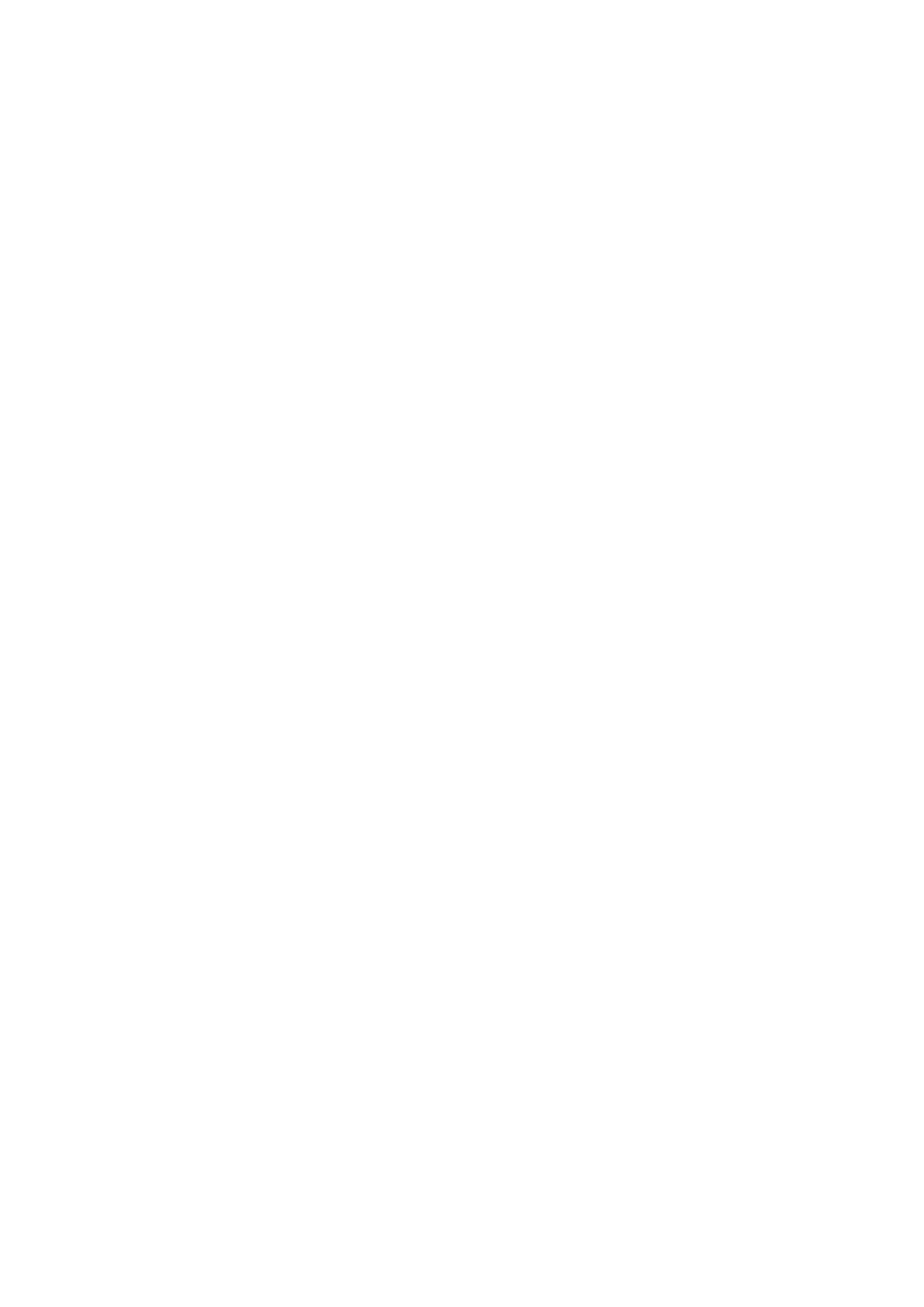environmental, economic and social impacts, including to native forests and plantations. Large catastrophic fires are expected to continue as a feature of the Australian landscape, as a result of changing climate, landuse and management practices (Cheney 2008; Matthews et al.2012). Operational windows for prescribed burning are predicted to reduce in length as a result ofclimate change and community preference.

*Our capacity to respond to biophysical threats has diminished drastically.* Recent substantial declines due ti decreasing industry and government investment, in research, development and managementcapability in areas including forest health, fire behaviour and ecosystem management, are risks to our capacityto plan for and respond to pest outbreaks and biosecurity incursions; monitor and manage the impactsof climate variability on production; and manage fire hazard and impacts. For example, biosecurity measures have proven ineffective against potentially catastrophic (for the forest industry) recent pest incursions such as Myrtle rust.

## **Issue 2: Emerging uses and markets**

## **6. Which emerging forest products have the greatest potential for Australia?**

Research suggests there are a number of prospective forest products for Australia, many of whichrevolve around biomaterials. Many existing biomaterials are based on starch and/or sugar, often derivedfrom corn, which creates potential impacts on food security and prices. There is significant potential for forest products to be used as biomaterial feedstocks, from plantations on land of low agricultural suitability,or from trees that are integrated into broader agricultural landscapes (e.g. Goss et al. 2014; Mendham et al. 2015). Examples include:

*Bio-derived polyethylene terephthalate (PET)*. Rapidly growing interest in bio-derived PET has led to a global technology race to produce its precursors from renewable feedstocks. *Pinus* and *Eucalyptus*species contain target chemicals for PET production. There has been little study in Australia of the potential ofour forests as a feedstock for PET. Issues of yield, economies of scale and sustainable production all need tobe addressed in any assessment.

*Jet fuels*. The global aviation industry has in recent years agreed to ambitious goals for carbonemissions reduction and development of alternative, sustainable fuels generated from biomass. Recent studies have assessed the environmental, social and economic sustainability of conversion of mallee biomass to jetfuel. There is potential to produce high volumes of target chemicals from mallee feedstock, without detrimentally depleting surface or groundwater resources (Goss et al. 2014; Mendham et al. 2015). Chemical yield from mallee may be substantially increased through genetic improvement. In an alternative system, the cost of producing jet fuels from a mix of native grass, regenerating woody vegetation and short rotation plantations was found to be within the range of projected 2035 conventional jet fuelprices (Hayward et al. 2014).

*Biochar*. Biochar is the charred by-product of biomass pyrolysis. It is a highly stable form of carbon andas such can be applied to the soil to sequester atmospheric  $CO<sub>2</sub>$  (Singh et al. 2014). It may also have agronomic benefits, although studies show a range of responses from significant positive benefit to adverse effects, reflecting the complexity of biophysical interactions and processes that occur when biocharis applied to the soil. The chemical and physical properties of biochar are greatly affected by choice of feedstock, and this currently is poorly understood. Economically, the value of products such as biocharwill be determined by carbon markets, availability of alternative low emission and carbon sequestration technologies, and global policy responses to climate change. The growing cost of waste disposal maymake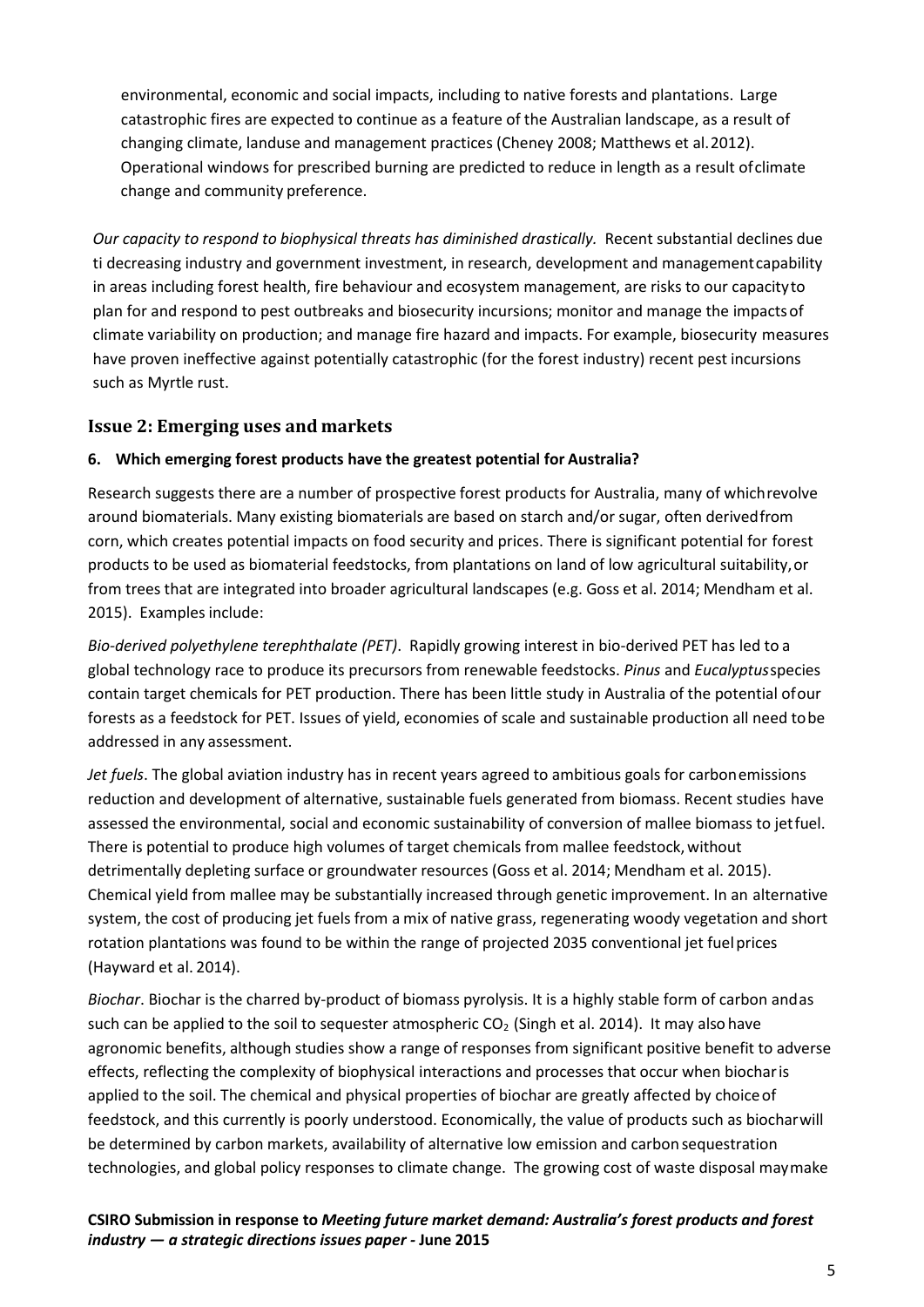biochar more economically feasible for energy production. The certification of biochar under theClean Development mechanism of the Kyoto Protocol may improve economicviability.

*Carbon*. Whilst not strictly a product in the traditional sense, the management of forests toachieve greenhouse gas benefits is becoming increasingly important. The potential to generate carbonbenefits from a subset of forest management activities is already embedded within the AustralianGovernment's Emissions Reduction Fund (ERF) legislation, including the establishment of environmental plantingson cleared land, planting trees for farm forestry, and obtaining credits for avoided deforestation and avoided clearing. For example in the first ERF auction in April 2015 a total abatement of 47 million tonnes of CO<sub>2</sub>-e was purchased by the government, of which over half (28 million tonnes) were awarded to forest management; primarily forest protection projects. At an average price of \$13.95 per tonne this represents a significant investment.

There are additional forest management activities that could yield greenhouse gas benefits and thus could potentially be included in the ERF in the future. These include commercial plantation management, and improving the carbon balance of native forest harvesting activities. For both plantation and nativeforest management there is benefit in a more complete description of the system than is traditionallyadopted, that includes not only the forest but also sequestration in the harvested wood products and landfill,any use of residues for bioenergy, and the substitution benefits of timber products overalternatives.

## **7. What are some of the barriers to the development and/or uptake of these emerging forestproducts in Australia?**

*Slow adoption of research*. Australia has a track record of innovation in forestry research. However there is evidence that adoption rates are slow, meaning that the industry has not capitalised well on researchand tools that are already available to it. One of the reasons for slow adoption may be lack of capability to take research results and apply them within the business (Kile et al. 2014). Current dependence of the industry on production of low value commodities may contribute to a reluctance to invest in the applicationof research outcomes. Slow adoption rates are likely to be a barrier to the development and uptakeof emerging forest products.

*Local capacity to adapt emerging technologies.* Adapting new technologies to local conditions andmarkets requires in-country capacity to both assimilate and adapt knowledge and foster adoption of new technologies. Our long term experience with the sector clearly show that CSIRO's capacity and effectiveness in assisting the sector is greatly enhanced when our partners also have meaningful R&D skills that allow them to be creative and interactive partners.

*Understanding the constraints in developing new products at scale*. Experience in biofuels andbiochemical products research within CSIRO has highlighted key questions around (1) the capacity of the current resource to service new products in terms of quantity and quality/properties, and the capacity of thesector to upscale the resource if required; (2) the scale of production required to make emerging industries viable and how this matches the potential resource supply; and (3) the scope to utilise mixed feedstocks to meet supply requirements. A recent workshop highlighted that assessment of the potential of the current resource to supply emerging industries in an environmentally sustainable way may contribute to overcoming this barrier to investment in emerging forest products (Hansen et al.2015).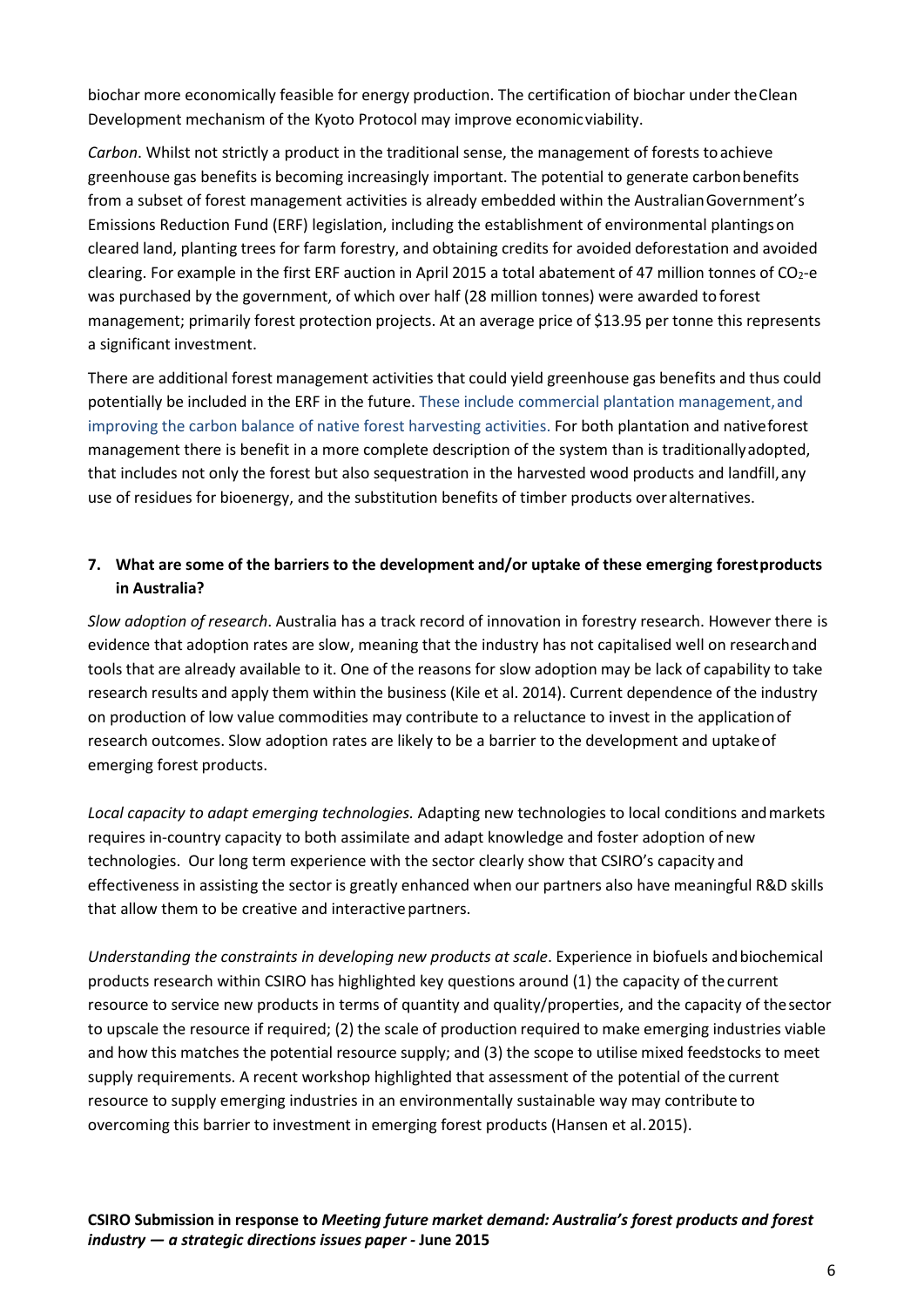*Long term sustainability requires a holistic and integrated approach*. Post harvest forest residues (slashand litter) can be a source of biomass for energy production and a range of bioproducts. There isunequivocal evidence that depletion of such resources would lead to decline in productivity in plantations (e.g. Carlyle et al. 1998; Mendham et al 2014). One option might be to grow plantations dedicated to bioenergy where risks can be evaluated and remedied. Similarly, there are conflicting views about the desirability utilising wood residues from native forests where wood harvest is permitted, although it is likely that under certain ecological conditions removal of certain classes of wood reside for energy production may be environmentally feasible.

*Loss of vertical integration*. There has been near complete loss of vertical integration in the forestry sector in Australia, such that wood production and wood processing are not always run as complementary pursuits with regional or national goals (Kile et al.2014).

8. What opportunities exist to better utilise woodresources?

Nil response

#### **Issue 3: Forest resources**

#### **9. What is required to ensure the plantation estate is able to meet future demand for forestproducts?**

Domestic wood supply in Australia is predominantly sourced from plantation forests. Future growth of the sector is likely to remain largely dependent on plantation-grown wood. Key issues revolve aroundthe capacity of the current estate to supply and meet an increased demand for forest products, whichwe suggest is limited due to relatively low productivity rates, issues such as multi-rotation productivitydecline, and the projected impacts of climate change and variability. We suggest that addressing the following issues could be advantageous.

#### **Resource supply**

*Increase yield from the current plantation estate.* A key issue to be addressed is the capacity to maintainor improve resource supply through increased production of the current estate. The area of land available for plantation forestry in Australia is limited by land competition, particularly in regions with >800 mm rainfall in southern Australia, where productivity is expected to be higher. Recent analysis of the impacts of climate change on the plantation estate suggests that the extent of the current estate suitable for growing plantations is likely to contract in the future (Pinkard et al. 2014), meaning that 'more from less' willbe required to maintain or increase resource supply.

*Benchmark our production against international competitors.* The softwood industry in Australia has demonstrated how site selection, silviculture and genetic improvement can increase production,although productivity of these plantations is still well below the productivity of *P. radiata* plantations inNew Zealand, for example (Palmer et al. 2010). Hardwood plantation production is very variable andrarely achieves more than 20 m<sup>3</sup> ha<sup>-1</sup> year<sup>-1</sup> (Ferguson 2014) despite being planted primarily on highly fertile expasture sites. International eucalypt growers achieve higher productivity in similar climatezones. Benchmarking against international growers would help us identify possible approaches to increaseyield of Australian plantations.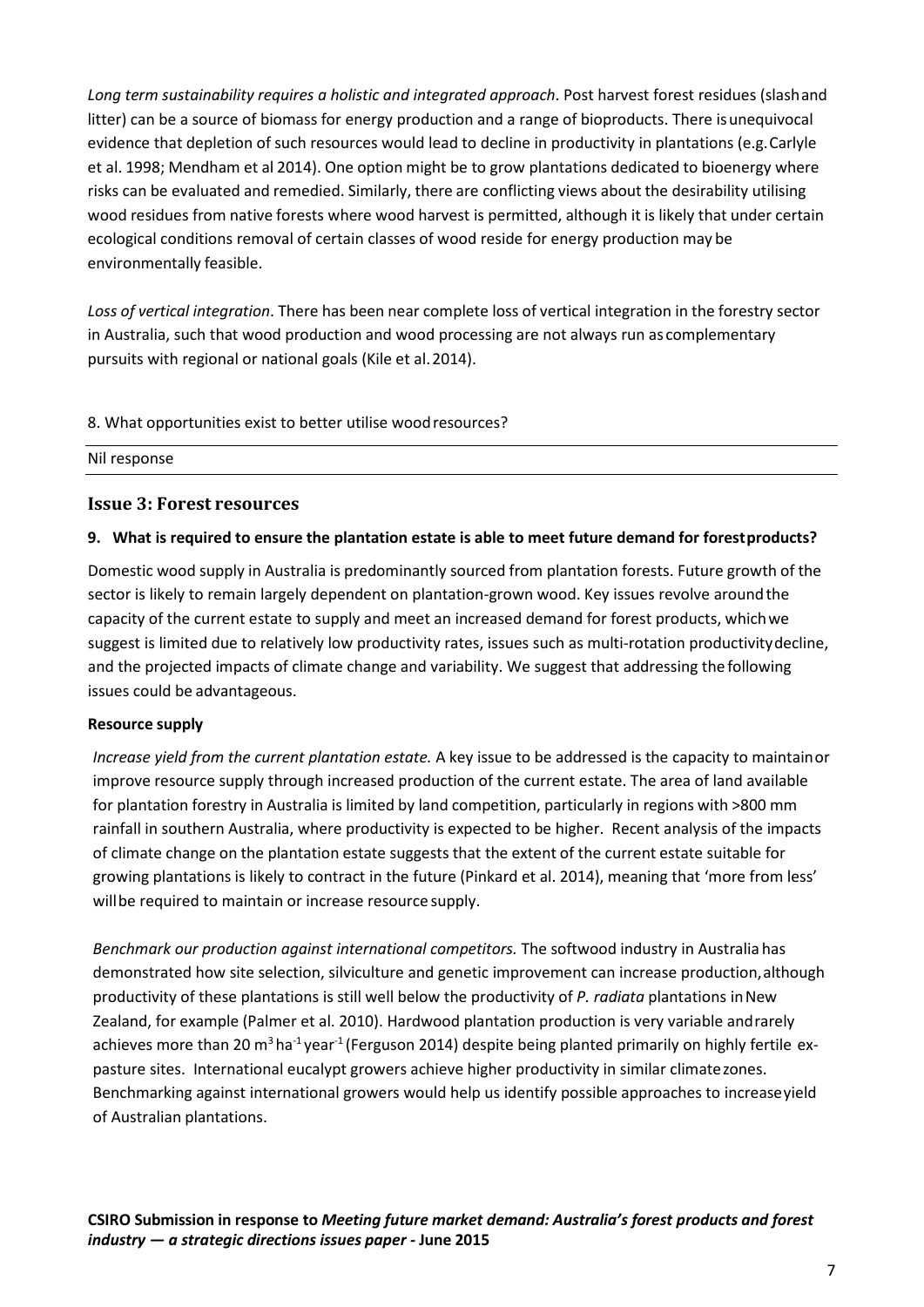*Quantify the gap between potential and realized yield*. Coordinated analysis of the gap betweenpotential and realized yield, and opportunities for closing the yield gap, will help identify future issues of resource supply, and strategies for increasing yield of the current and future estate.

*Address key supply issues such as multi-rotation decline.* While issues of multi-rotation productivity decline in Australia have largely been solved for the pine estate, multi rotation decline is a serious issue for hardwood growers in SW Western Australia, resulting in as much as a 50% decline in productivity between first and second rotations (Battaglia et al. 2015). Thus multi-rotation decline is a significant threat to future resource supply. This is a complex problem, and will require further research to test the effectivenessof management responses.

#### **Resource security**

The challenges for achieving sustained resource security cannot be addressed by any single enterprisein isolation (unlike productivity improvements by better management) because the agents of risk (pests, fire, climate change) operate at large spatial scales. We provide the following examples of howresource security can be addressed more effectively at a range of scales.

*Identify where, and to what degree, climate variability and change will affect productivity*.Modelling suggests that the area of productive plantation will shrink in the future due to climate change, increasing the imperative for improving the productivity of the remaining estate. Recent research investment (Pinkard et al. 2014) has highlighted areas where plantations are unlikely to be viable in the future due to drought, fire and pest risk, and the degree to which changes in management or adaptation mightmodify vulnerability. Assessment of future productivity and risks requires regular review, as climateprojections and understanding of key threats improve, to assist decision-making about where to invest and howto manage the estate to reduce plantation vulnerability.

*Quantify pest risk through monitoring and modelling.* The extent of current damage from pests,fire, drought, heatwaves and storms is poorly documented in Australia, meaning the economic impactsare difficult to quantify. There is currently no coordinated national system for monitoring the distributionand impact of key biophysical threats to resource security. There is in general poor coordination inthe methods/ frequency of data collection at a regional scale, making it of limited value in addressing issuesof resource security. The establishment of a national monitoring system would greatly assist in providingdata for quantifying the extent of damage caused by threats, and improve our capacity to model risks and forest responses to threats.

*Quantify fire risk and develop mitigation plans.* With increased risk of wildfire as a result of globalchange (e.g. climate), quantification and mitigation of risk will be paramount to ensure economic viabilityof forestry activities. Because fires do not stop at ownership boundaries, and affect communities in terms of property damage, death and health issues, a landscape-level approach to risk mitigation and management would be beneficial. Research to quantify actual risks, identify cost effective mitigation options to reduce such risks to both the forest estate and its neighbours, and efficient application of such options is critical.

*Minimising environmental impacts is an important element of resource security.* The forestry sectorwould benefit from continually assessing the impacts of its operations on environmental values. Thisis increasingly important for gaining community support and promoting the market share of woodproducts.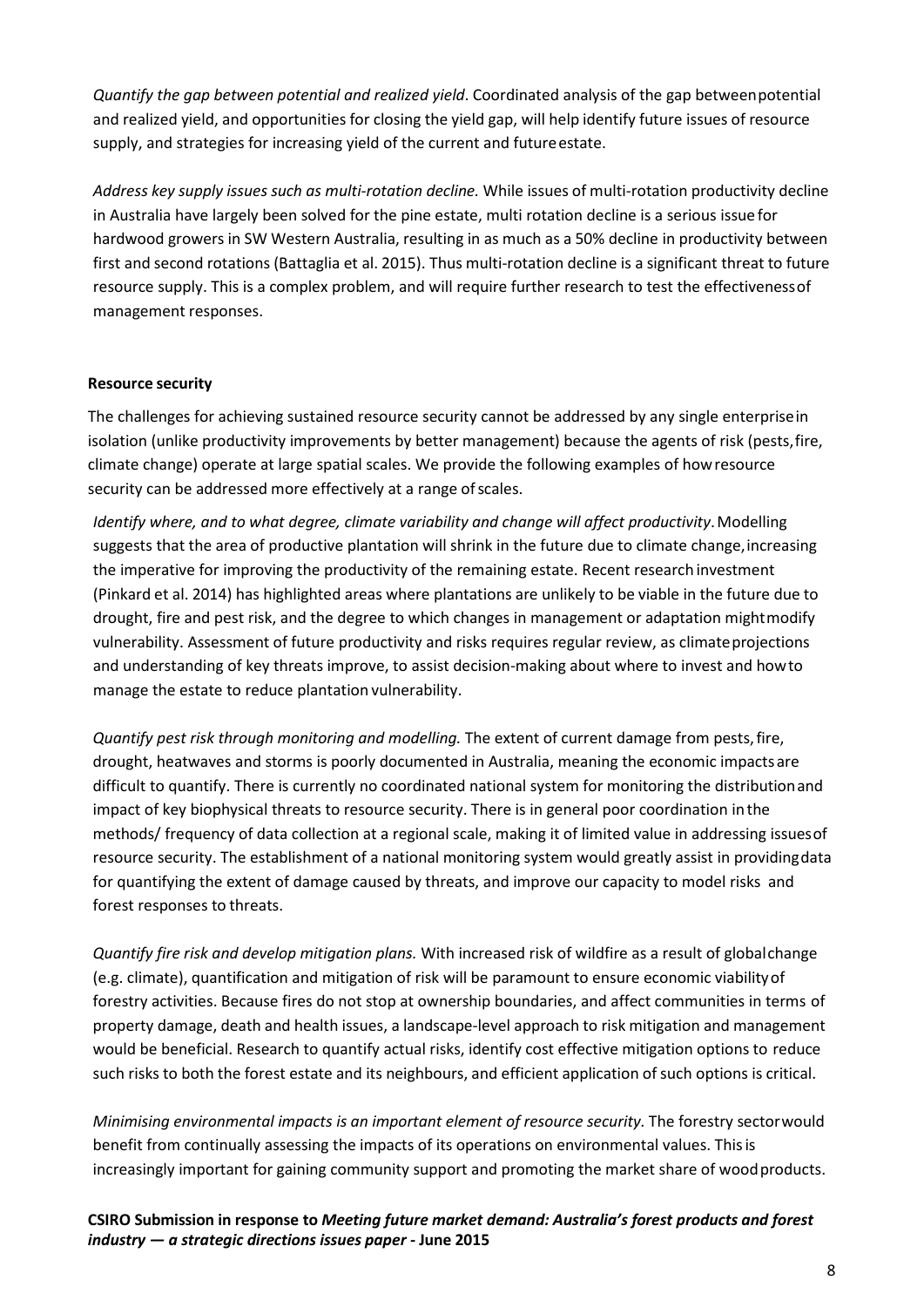## **10. What is required to ensure the native forest estate is able to meet future demand forforest products?**

Many of the issues raised for plantation forests are also applicable to the native forest estate, particularly those issues involving resource security such as impacts of climate variability, pests and diseases, and the management of fire and other disturbances. There are some additional issues of particular relevanceto native forestry activities.

*Provision of a range of environmental services.* While the net beneficiaries of plantation forestry activities are largely the owners, many of the benefits of native forests flow to those not involved in theproduction of forest products (e.g. water, amenity, biodiversity) for which the public is a major beneficiary. Hence there is a role for public sector support to ensure the management of native forests continues toprovide this range of benefits into the future.

*Integrated analysis of costs and benefits of forestry and other ecosystem services from native forests*. In order for forestry activities in native forests to have a 'social licence to operate' they will have tobe balanced against the need for broader ecosystem services provided by forests, such as water, biodiversity, carbon sequestration and recreational opportunities.

*Research to support environmentally sustainable native forestry*. The current debate surroundingnative forest management in Australia has artificially polarised management for 'conservation' verses management for 'production'. Integrative analyses that simultaneously recognise the economic, social,and environmental benefits and disbenefits of the full suite of forest management options could help todepolarise debate. This requires taking a spatially integrated view of the mix of conservation andharvesting across the total forest estate, and how forests interact with surrounding land uses such as agriculture, and surrounding communities.

## **11. What opportunities are there to increase wood supply from farm forestry, private native forestry and Indigenous owned and managed lands?**

While there may be considerable opportunities to increase wood supply from other sources, analysis is required to match the potential for wood supply with cultural and social expectations. Monetary andnonmonetary benefits and costs need to be better understood and quantified to help farmers andindigenous land managers develop a value proposition for investment.

*Drivers and barriers for indigenous investment in forestry need to be assessed*. While potentialfor broadacre commercial plantation forestry on Indigenous land may be limited due to its geographical distribution, there is considerable potential for indigenous communities to develop niche markets and products from native forests (e.g. carbon offsets, Robinson et al. 2014). Indigenous land managers already provide wood products for niche markets such as tonewood for musical instruments. There are opportunities to develop forest-based industries to build community self-reliance, such as plantationsfor local bioenergy production. A recent survey of opportunities for Indigenous participation in climate change mitigation strategies identified that obstacles for engagement revolve around land tenure arrangements, geographical and biophysical factors, low levels of requisite technical, human andfinancial resources, and appropriate recognition of indigenous knowledge and cultural responsibilities (Robinson et al. 2014). Similar barriers are likely to be relevant for indigenous engagement in forestry activitiesto increase wood supply.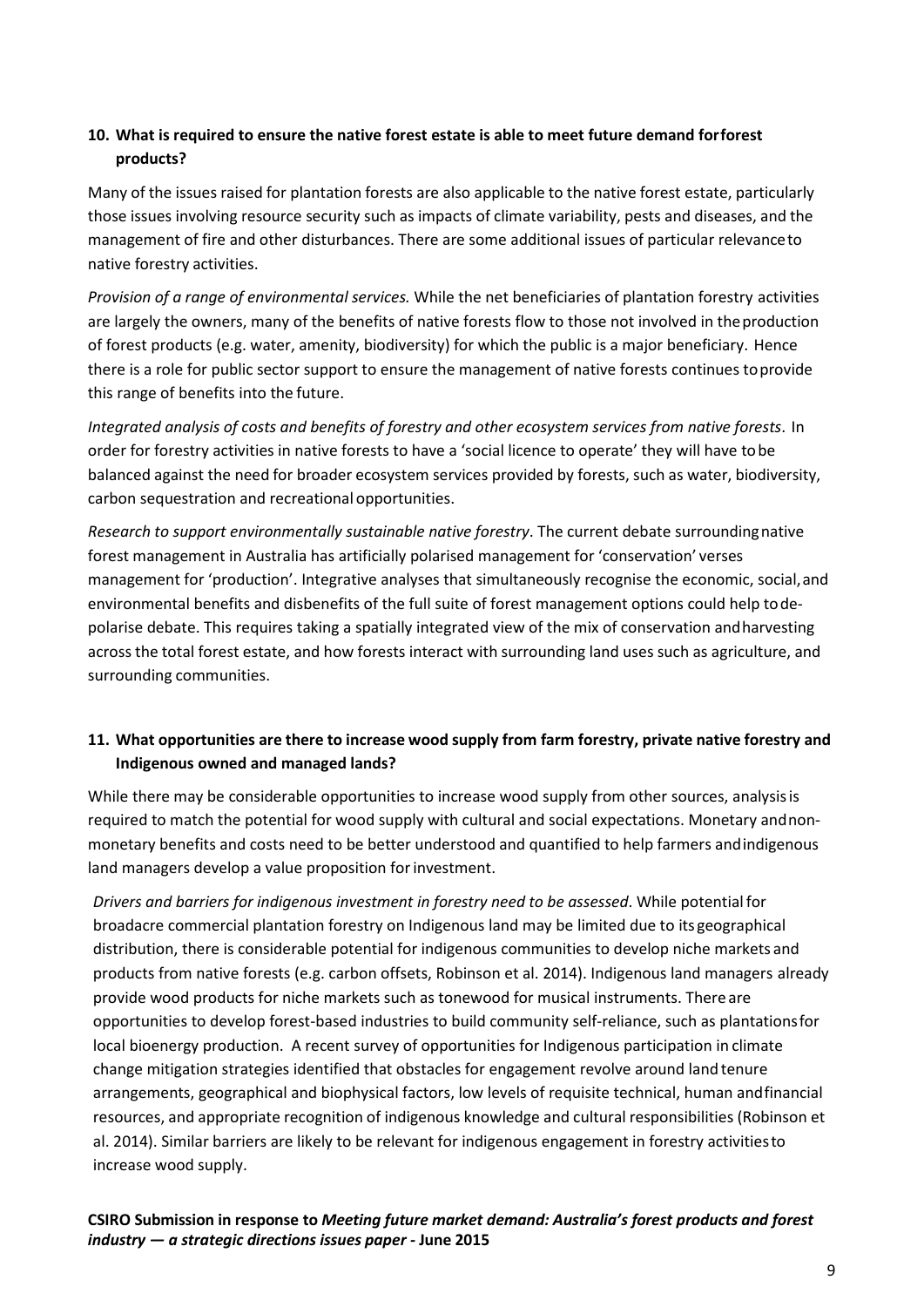Landscape-level analysis of the benefits and costs of farm forestry is required. While there is scope for increasing wood supply from farm forestry, there is potential conflict between food and fibreproduction. The capacity to resolve this conflict will be influenced by specific geography and productionsystems. There have been numerous studies of the potential benefits of trees on farms, in terms of improvingstock survival and crop production, moderating the effects of climate change, and combatingenvironmental degradation such as erosion and salinity. Many of these are small case studies or anecdotal, anda synthesis of benefits and costs of farm forestry couldassist.

*Targeting higher rainfall zones will provide greatest benefit for resource supply*. Research byCSIRO suggests that:

- productivity is likely to be low in lower-rainfall (< 600 mm) zones, and properties such as densitymay not be ideal for current wood products (Bush et al. 2009), but may serve emergingbioproducts markets,.
- carbon farming is unlikely to be profitable until a carbon price of >\$40/t CO<sub>2</sub>-e is reached (Polglase et al. 2013). Regulations around permanence associated with carbon farming schemes currentlylimit flexibility in on-farm management, making them a potential barrier to broadscale adoption ofcarbon forestry.

*Decision tools can help identify opportunities from other land bases.* Existing modelling tools can helpto assess the potential productivity of plantations, at either local or regional scales, irrespective of land-useor ownership. These tools can be used to identify areas where commercial forestry activities will bemost profitable; potential yield and rotation lengths; harvest residues; carbon sequestration; and wheretrees will provide benefit in terms of improving farm productivity and sustainability. In general thesemodels have been developed for the industrial plantation sector, and would require some modification for application for farm forestry applications. They include both more complex, research-focused modelsand decision support systems designed to aid land managementdecision-making.

## **Issue 4: Innovation, research and development**

## **12. What are the future research and development needs for Australia's forest products sector,and which of these needs are specific to strengths and opportunities in the Australiancontext?**

*Innovative research and development underpins the success of the forest sector now and in the future*.The Australian forest industry has benefitted from the long history of research collaboration and partnerships that underpins both plantation and native forest management. Research tailored for Australia'sunique mix of old soils and large range of climates has helped provide the industry with customisedmanagement strategies. Sustaining the forest resource base and increasing production could be enhanced through,at the least, maintenance of local research capability both to provide innovative solutions and to act asa conduit for research findings from outside Australia. Assessment of key gaps in capability could formthe basis of a framework to support strategically-focussed capability growth.

For the successful transfer of research findings, it is important that institutions and mechanismsallow dialogue and co-generation of research across the industry value chain and including policy,research, community and traditional or practical knowledge (e.g. from indigenous Australians, farmers and landowners). Through this collaborative generation of knowledge, innovation can occur. Excellent examples exist where such collaborations have generated significant results: the close partnershipof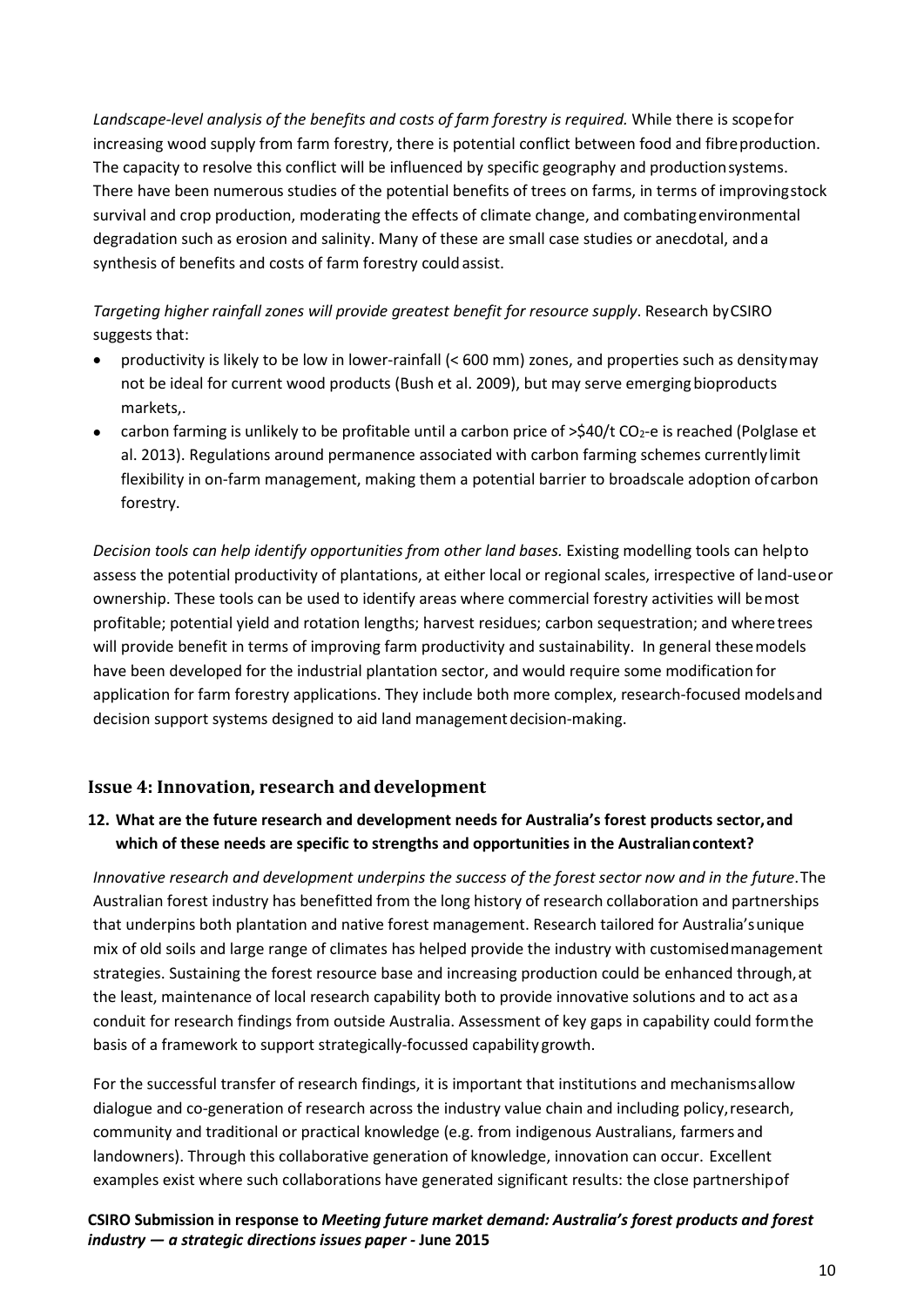CSIRO and industry to address second rotation decline in the pine industry; partnerships betweenindustry, universities and CSIRO to generate the germplasm to establish Australia's hardwood industry; partnerships between indigenous Australians, government and CSIRO to develop Indigenous Carbon Benefits criteria that are now allowing indigenous Australians to participate in carbon markets, in some casesinvolving afforestation.

Future research and development needs for resource supply and security include:

- Increasing productivity of the estate and reducing unit costs of production withmulti-disciplinary research
- Maintaining productivity with more variable climate across both the productive and'marginal' land base
- Further development of tools and methods for enabling decision-making to balanceproductivity gains, environmental outcomes and economics
- Detailed analysis of productivity trends and the development of an adaptive research platform in partnership with key stakeholders
- Capacity of the resource to support emerging products
- Development of new models of fire behaviour to enable fire prediction and management inour fast changing physical and climate environment and in response to peri-urban developmentand other social changes. More research is also required for developing methods for monitoringthe impacts of fire management policies and strategies and effective use oftechnology.
- Local application of international technology for new and emerging products

## **13. What are the current inhibitors to private sector investment in research, development and extension and what role, if any, does the Australian Government potentially have in addressing these?**

*There is a poor culture of private R&D investment from the forest sector.* Australia has a long history of government investment in forestry R&D. The current plantation estate was built on the back oflargely government-funded research, a strategic decision by government to develop a viable domestic forest industry. Despite government incentives for R&D investment, there is not a culture of substantialprivate investment in forestry R&D, and this has been exacerbated by recent changes in plantation ownership and resultant changes in investment strategies. Businesses at one end of the value chain do not necessarily see the benefit of research at the other end, and there is little consultation about industry-wide R&Dneeds. CSIRO sees industry investment rates from forestry that are much lower than foragriculture.

*The value of research is not well acknowledged by end users.* The returns from research have not been well documented and promulgated, despite a number of studies showing favourable benefit/cost ratios of between 1.5 and 44 (Kile et al. 2014). This is in part a result of high industry turnover (e.g. ownershipof hardwood forests in Australia turns over historically every 5 – 10 years despite a rotation being 10 – 15 years), meaning that current value is based on the existing asset, land value and cost rather thanfuture production potential. Changing national plantation ownership to one dominated by large international pension funds is unlikely to see a change in a conservative investmentstrategy.

## **14. How can the framework for coordinating Australian forestry research and development be strengthened?**

We note the continual and substantial decline in research and development capability over pastdecades, which is likely to continue unless funding for forest research is increased. A crucial challenge is the viability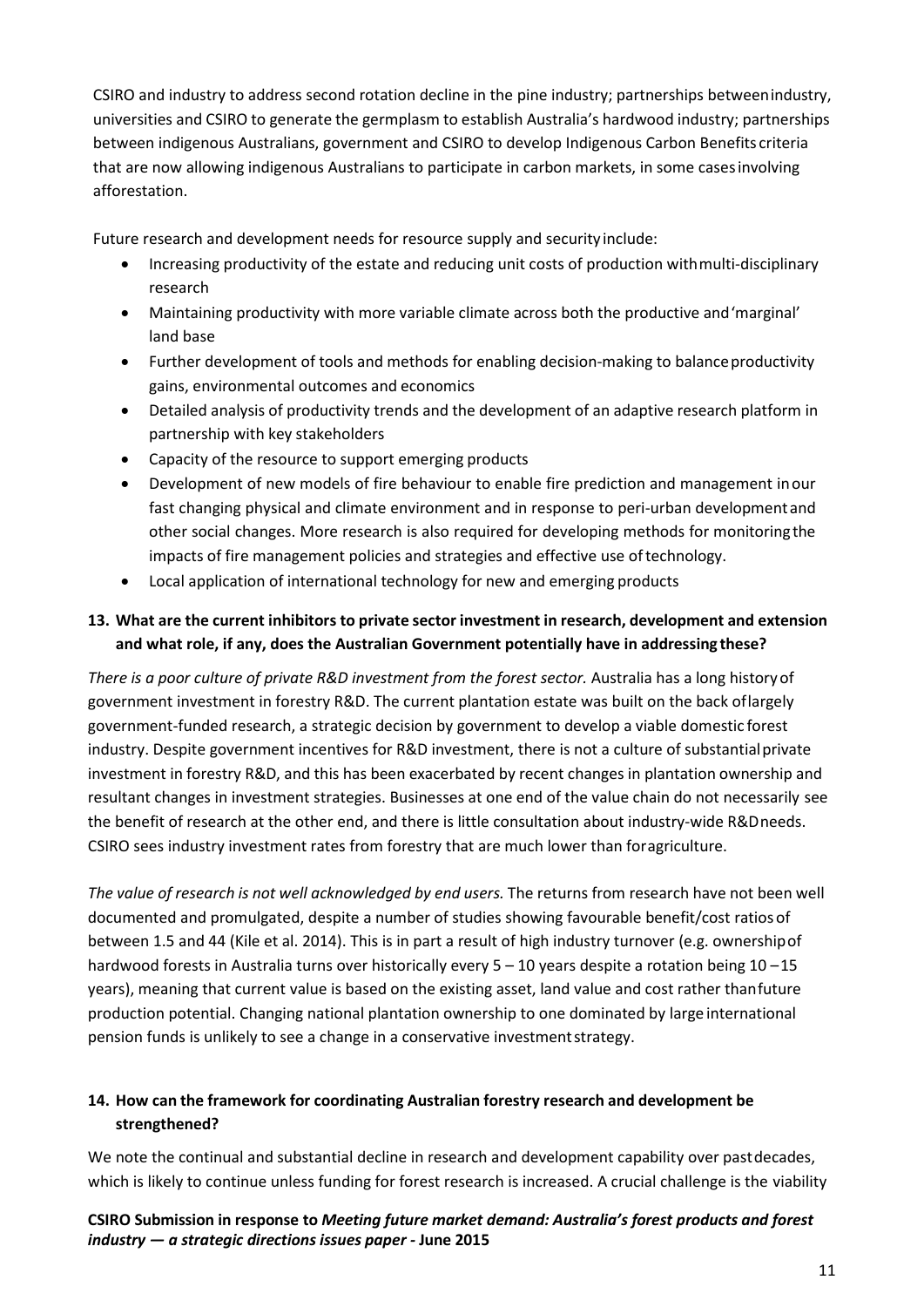of research groups within private and public domains. We suggest some approaches forstrengthening research and development capacity in the forestindustry.

*A coordinated national discussion of R&D needs is required*. Currently there is little investment inforestry R&D, and this is a major threat to the long-term viability of Australian research capability. Acoordinated participatory synthesis of R&D needs could identify priorities across the value chain and help researchand development providers allocate their resources appropriately. Such a review could identify those components related to short term industry viability and benefit that would appropriately be fundedlargely by the private sector, and those parts that play to stewardship of national assets or help realiselonger-term strategic objectives for regional development or creation of new markets, where a mixed fundingmodel might be more appropriate.

*Collaboration between research providers could be facilitated.* Given the large reductions in forestR&D capability over the past 2 decades, frameworks that promote collaboration between capabilityproviders could be considered. Forestry CRCs provided such a framework, but did not address the long-term issueof balanced research investment, and may in some instances carry substantial management overheads leading to inefficient research delivery. Alternatives to avoid the proliferation of researchmanagement infrastructure might include (1) a less engineered approach based on the existing RDC structure butwith capacity to fund longer term targeted research; (2) funding of special purpose collaborationsbetween research providers and industry beneficiaries to tackle specific issues. Research working groups have in the past provided a constructive framework, and were effective in promoting collective problem-solvingand sharing of resources and data. There is currently no effective collaborative framework for coordinating R&D needs of the industry.

*A national approach to R&D could be examined.* There is merit in the proposal for the virtual aggregationof forestry research into a national centre.. The recently funded ARC Industrial Transformation Training Centre in Forest Value, located in Tasmania, is an excellent example, but does not address the full suite ofissues necessary to sustain and drive the Australian forest products industry. To be effective, the centrewould require a long term funding commitment, a national R&D focus, and research integrated across thevalue chain.

*Foster international collaboration for national benefit.* CSIRO's forest scientists have alwaysmaintained strong international collaborations to facilitate knowledge sharing and collectiveproblem-solving. Research spill-ins from international research have always been a strong part of forestry innovationin Australia. FWPA's proposal for a more formal southern hemisphere research network may be a vehicle for coordinating international experiments of value to the Australian industry, particularly related to issues of climatic variability and environmental sustainability. .

*Build pathways for research adoption*. Historically most forestry companies had in-house research capability that played an essential role in the adoption of new research outcomes, but more recentlythis has declined considerably (Kile et al. 2014). Capacity to interpret and apply research outcomes should be included in forestry courses.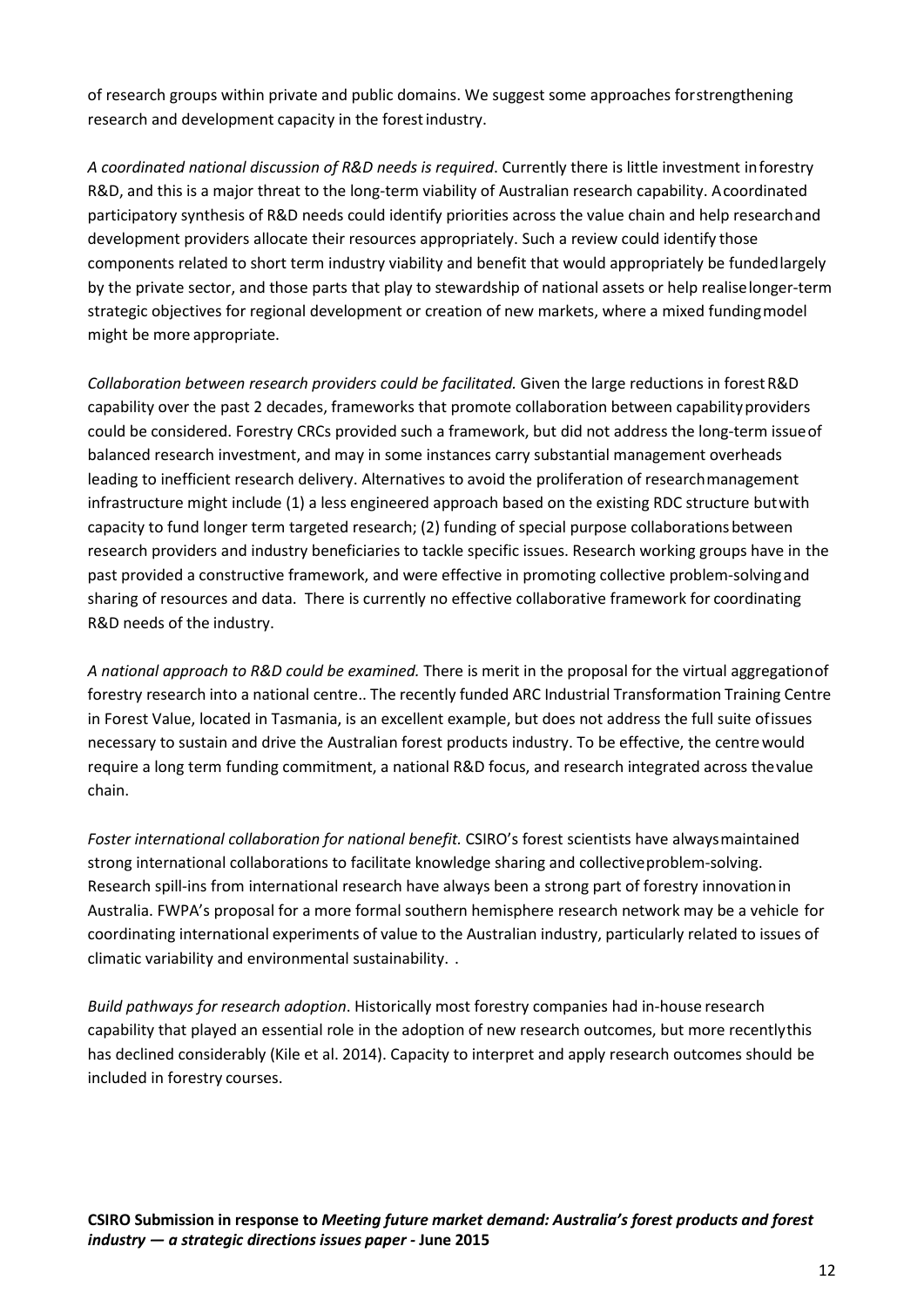#### **References**

- ABARES 2014. Australia's Forests at a glance 2012. [http://adl.brs.gov.au/data/warehouse/9aaf/9aafe003/fag12d9aafe003201208/ForestsAtGlance\\_20](http://adl.brs.gov.au/data/warehouse/9aaf/9aafe003/fag12d9aafe003201208/ForestsAtGlance_2012_v1.0.0.pdf) [12\\_v1.0.0.pdf](http://adl.brs.gov.au/data/warehouse/9aaf/9aafe003/fag12d9aafe003201208/ForestsAtGlance_2012_v1.0.0.pdf)
- ABS 2013. Australian social trends, April 2013. Australian Bureau of Statistics.
- Battaglia, M., D.A. White, R. Mush, T.M. Short, J. Bruce, A.P. O'Grady, J. Wiedemann and J. Edwards2015. The extent and causes of decline in productivity from first to second rotation blue gumplantations. Forests and Wood Products Australia, p. 60.
- Bhaskar, V., C. Wildburgher and S. Mansourian 2015. Forests, trees and landscapes forfood security and nutrition. A global assessment report. IUFRO World Series Volume 33,Vienna, p. 172.
- Bush, D., T. Jackson, J. Driscoll and C. Harwood 2009. Australian low rainfall tree improvementgroup: metadata from measures of hardwood tree improvement trials in southern Australia. CSIRO for the Rural Industries Research and Development Corporation, Canberra, Australia, p.143.
- Carlyle, J.C., W.M. Bligh and E.K.S. Nambiar 1998. Woody residue management to reducenitrogen and phosphorus leaching from sandy soil after clear-felling *Pinus radiata* plantations. Canadian Journal of Forest Research. 28:1222 - 1232.
- Cheney, N.P. 2008. Can forestry manage bushfires in the future? Australian Forestry. 71:1 2.
- Ferguson, I. 2014. Australian plantation inventory: ownership changes, availability and policy. Australian Forestry. 77:25 - 38.
- Goss, K., A. Abadi, E. Crossin, C. Stucley and P. Turnbull 2014. Sustainable mallee jet fuel. Future Farm industries CRC, p. 84.
- Hansen, E.M., L. Bull and J. B. 2015. Maximising the potential of Australia-s forests collaborating and innovating to realise the opportunity. Lynea Advisory, Melbourne, 22p.
- Hayward, J.A., D.A. O'Connell, R.J. Raison, A.C. warden, M.H. O'Connor, H.T. Murphy, T.H. Booth, A.L. Braid, D.F. Crawford, A. Her, T. Jovanovic, M.L. Poole, D. Prestwidge, N. Raisgeck-Brown and L. Rye 2014. The economics of producing sustainable aviation fuel: a regional case study inQueensland, Australia. Global Change Biology Bioenergy. 7:497 -511.
- Kile, G.A., E.K.S. Nambiar and A. Brown 2014. The rise and fall of research and development for the forest industry in Australia. Australian Forestry. 77:142 -152.
- Matthews, S., A. Sullivan, P. Watson and R.J. Williams 2012. Climate change, fuel, and fire behaviour in a eucalypt forest. Global Change Biology. 18:3212 - 3223.
- Mendham, D., G.N. Ogden, T.O.C. Short, T. M., T.S. Grove and S.J. Rance 2014. Repeatedharvest residue removal reduced *E. globulus* productivity in the 3rd rotation in south-western Australia. Forest Ecology and Management. 329:279 - 286.
- Mendham, D., D.M. Drew, A. Abadi, J.R. Bartle, A. Peck and D.F. Crawford 2015. Potential cineole cost and availability from mallee euclytp shelterbelt plantations in Western Australia. CSIRO Foodand Nutrition internal report, p. 22.
- Palmer, D.J., M.S. Watt, M.O. Kimberley, B.K. Hock, T.W. Payn and D.J. Lowe 2010. Mapping and explaining the productivity of *Pinus radiata* in New Zealand. New Zealand Journal of Forestry. 55:15 -21.
- Pinkard, E., J. Bruce, M. Battaglia, S. Matthews, D.M. Drew and G.M. Downes 2014. Climate change and Australia's plantations. Final project report for FWPA. CSIRO, p.250.